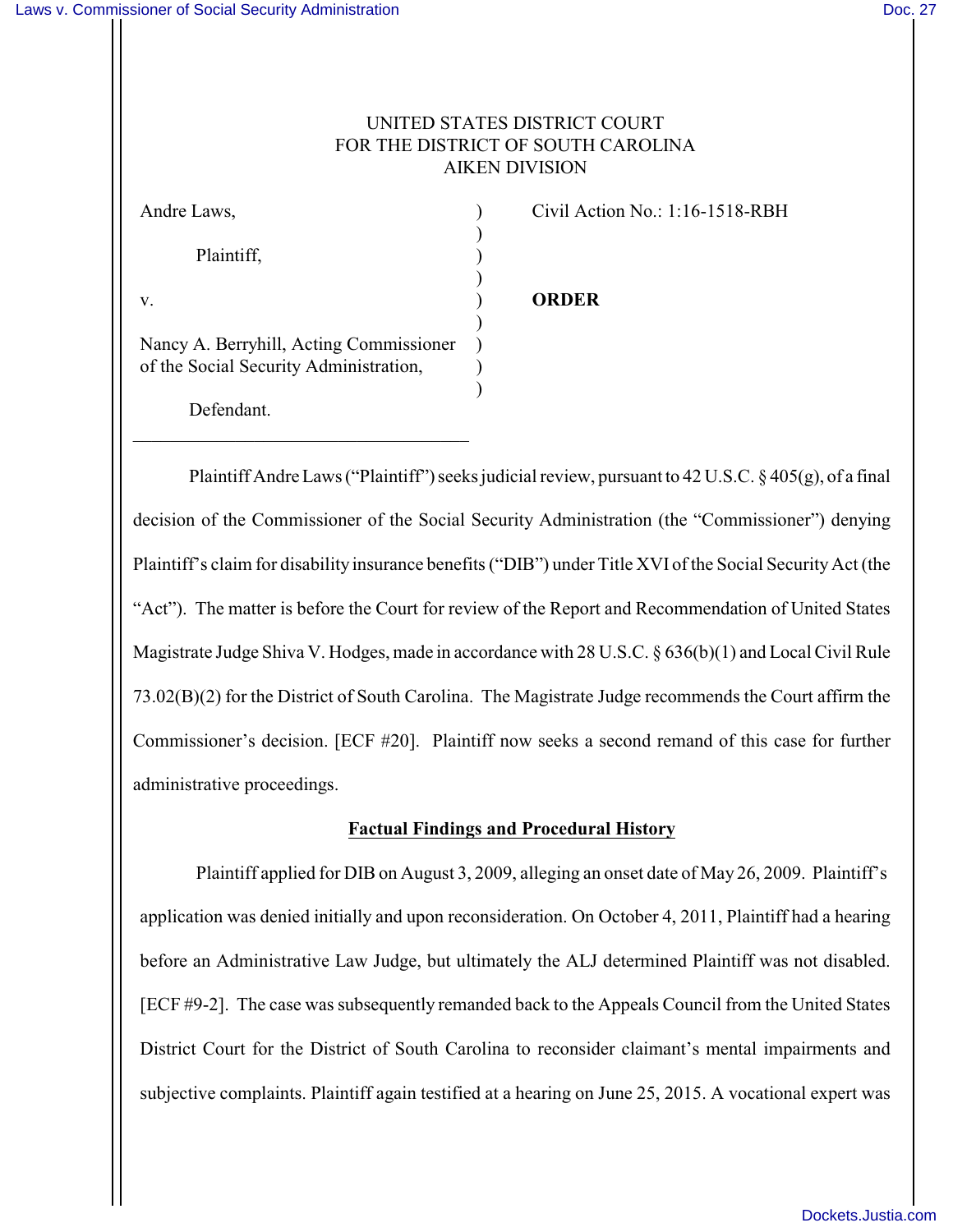present at the hearing. Plaintiff's Title II application that he filed on June 13, 2013 was also consolidated with this remanded claim.

Plaintiff's background and medical history have previously been set forth in the R&R, as well as in the R&R from Plaintiff's prior case. *See Laws v. Commissioner of Social Security Administration*, No. 1:13-1309-RBH (D.S.C. July 17, 2014). Briefly stated, in 1990, Plaintiff sustained gunshot wounds to his left lower extremity, right forearm, left forearm, and left thigh in an attack that occurred while he was stationed at Fort Hood in Texas. [ECF #9-7, Ex. 1F]. In July of 2008, Plaintiff had surgery on his left foot and ankle. [ECF #9-7, Ex. 2F]. Later that year, Plaintiff went for a rehabilitation consultation, which included a nerve conduction study and x-rays. These results revealed no acute abnormality but did show prominent deformity in the distal shafts of the left tibia and fibula, as well as osteodegenerative changes. [ECF #9-7, Ex. 2F]. Plaintiff was diagnosed with degenerative joint disease and diminishing ankle range and distal tibial angulation. [ECF #9-7, Ex. 2F]. In May 6, 2009, Plaintiff presented to Dr. Nosizwe A. Sellers for left ankle and foot problems because he had difficulty standing after sitting for a period of time, as well as he was frequently tripping over his feet. [ECF #9-7, Ex. 1F]. Dr. Sellers observed Plaintiff and noted he had an antalgic gait with foot drop; abnormality of the lateral foot and ankle, hammerfoot, and tenderness in the posterial ankle, Achilles tendon and metatarsals. [ECF #9-7, Ex. 1F]. Plaintiff was diagnosed with Achilles tendinitis and post-traumatic arthralgia. [ECF #9-7, Ex. 1F]. Plaintiff was referred to Dr. Gene Massey, as well as prescribed physical therapy and a controlled ankle motion walker. [ECF #9-7, Ex. 1F]. Over the course of the remainder of that year, Plaintiff continued to suffer from pain in his left heel, foot and ankle. [ECF #9-7, Ex. 1F]. In June of 2009, Dr. Sellers provided Plaintiff with a note indicating Plaintiff was not to return to work until July 8, 2009. [ECF #9-7, Ex. 1F]. Moreover, in July of 2009, Dr. Robert Santrock, who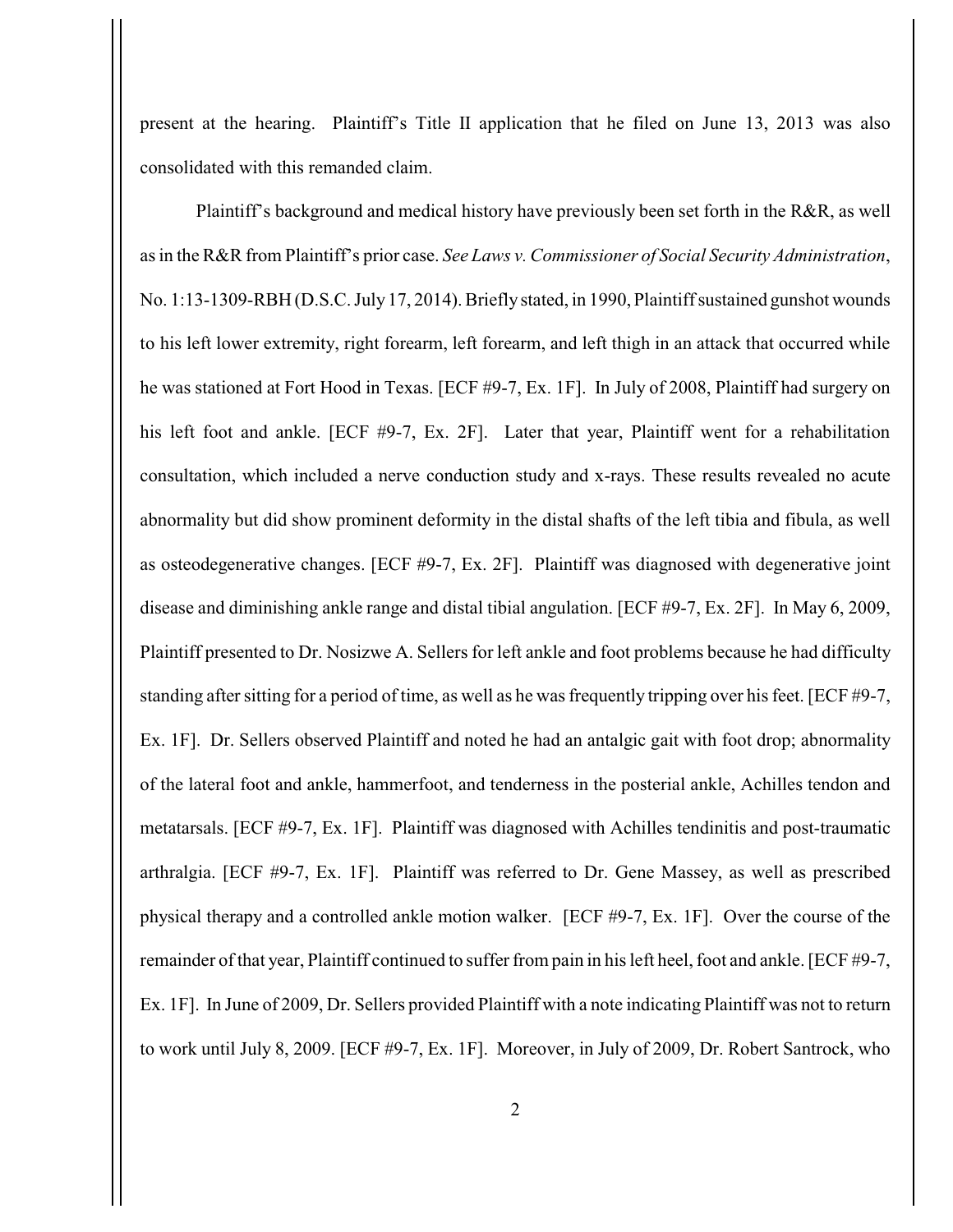performed surgery on his left foot and ankle in 2008, opined that Plaintiff qualified for 100% disability and compensation from the Office of Veterans Affairs (the "VA"), stating that Plaintiff could not return to work without significant pain or dysfunction, despite giving it a "valiant try." [ECF #9-7, Ex. 2F]. Later in that month, Dr. Santrock provided Plaintiff with a letter stating Plaintiff was at maximum medical improvement, had a 100% disability of the left lower extremity, could not stand more than fifteen minutes without pain, and had drop foot and poor sensation. [ECF #9-7, Ex. 2F]. At the end of 2009, Plaintiff presented to Dr. Harriet R. Steinert for a neurological consultative examination with complaints related to his left foot, as well as lumbar pain and a tingling sensation in his left hand. His examination was generally normal, but he was assessed by Dr. Steinert with decreased motor strength and sensation in Plaintiff's dominant left hand, left foot drop, and pain in his lower left extremity and hand. [ECF #9-7, Ex. 6F]. State agency physician Dr. Elva Stinson completed an RFC assessment on Plaintiff in December 2009 and indicated he could occasionally lift and/or carry 10 pounds; frequently lift and/or carry less than 10 pounds; stand and/or walk for at least two hours in an eight-hour workday; sit for about six hours in an eight-hour workday; frequently stoop, kneel, reach with left upper extremity, and perform fine fingering with the left hand, occasionally climb ramp/stairs, balance, crouch, and crawl, and never operate foot controls with the left lower extremity, climb ladder/rope/scaffold, or work on uneven terrain. [ECF #9-7, Ex. 5F].

On January 20, 2010, Dr. Douglas R. Ritz performed a mental status examination on Plaintiff. Dr. Ritz noted that Plaintiff could perform certain tasks and functions, such as cooking, grooming and household chores. He diagnosed Plaintiff with posttraumatic stress disorder and adjustment disorder with depressed mood and provided a global assessment of functioning (GAF) score of 65. [ECF #9-7, Ex. 7F]. A week later, state agency consultant Dr. Samuel Goots completed a psychiatric review form,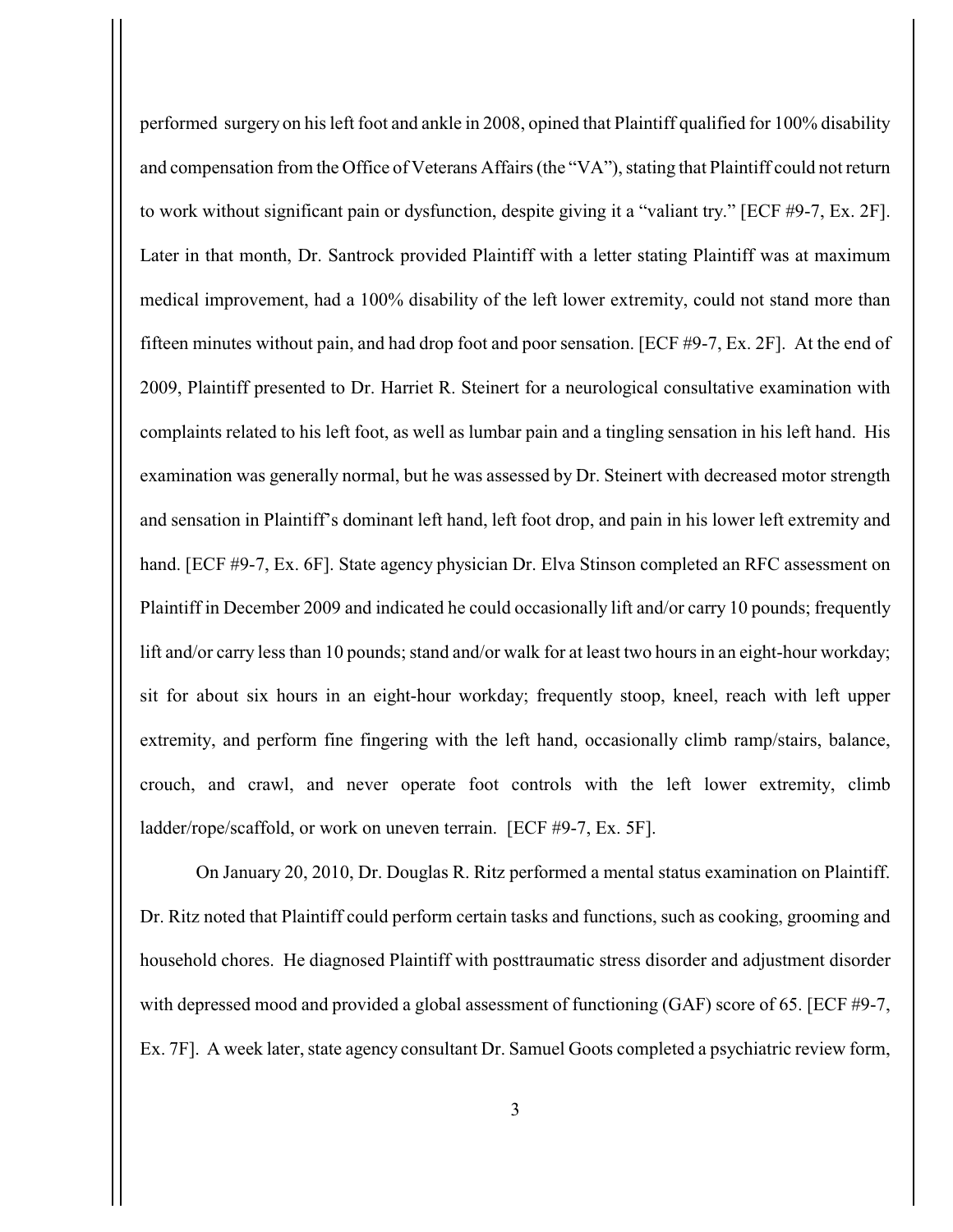and after considering Listing 12.04 (affective disorder) and Listing 12.06 (anxiety disorder), found Plaintiff's psychiatric impairments to be non-severe, and further, that he had no restrictions in activities of daily living, mild difficulty in social functioning, mild difficulties in maintaining concentration, persistence, or pace; and no episodes of decompensation. [ECF #9-8, Ex. 2F]. Plaintiff also sought treatment for left shoulder pain in 2010 and was diagnosed with osteoarthritis. [ECF #9-8, Ex. 9F]. In May of 2010, Dorothy Bevis at the Veterans Affairs Medical Center performed Plaintiff's mental health evaluation and found him to be neat and clean, but exhibiting a depressed mood. [ECF #9-8, Ex. 10F]. Plaintiff was assessed a GAF score of 55 by a social worker, Crystal Preston, in May of 2010. [ECF #9- 8, Ex. 13F]. Dr. Sellers diagnosed Plaintiff with depression in May of 2010, as well. [ECF #9-8, Ex. 13F]. Plaintiff continued psychotherapy and other psychiatric treatment throughout 2010. [ECF #9-8, Ex. 13F]. In August of 2010, Dr. Ritz assessed Plaintiff with a GAF score of 60 and indicated that Plaintiff has had these mental symptoms for quite some time, but being that he has been able to work in a work-related setting, he hypothesized he currently was still able to do so, as well. [ECF #9-8, Ex. 14F]. On August 26, 2010, state agency consultant Dr. Samuel D. Williams completed a Psychiatric Review Technique Form ("PRTF") and concluded Plaintiff's impairments were not severe, with only mild difficulties in social functions, concentration, persistence and pace. [ECF #9-8, Ex. 15F]. That same day, Dr. Robert Heilpern completed an RFC assessment on Plaintiff indicating Plaintiff could perform the following: occasionally lift and/or carry 10 pounds; frequently lift and/or carry less than 10 pounds; stand and/or walk for at least two hours in an eight-hour workday; sit for about six hours in an eight-hour workday; never push and/or pull with the left lower extremity; occasionally climb ramp/stairs; never climb ladder/rope/scaffolds; occasionally balance; frequently stoop; frequently kneel; occasionally crouch; occasionally crawl; never work on uneven terrain; frequently reach with left upper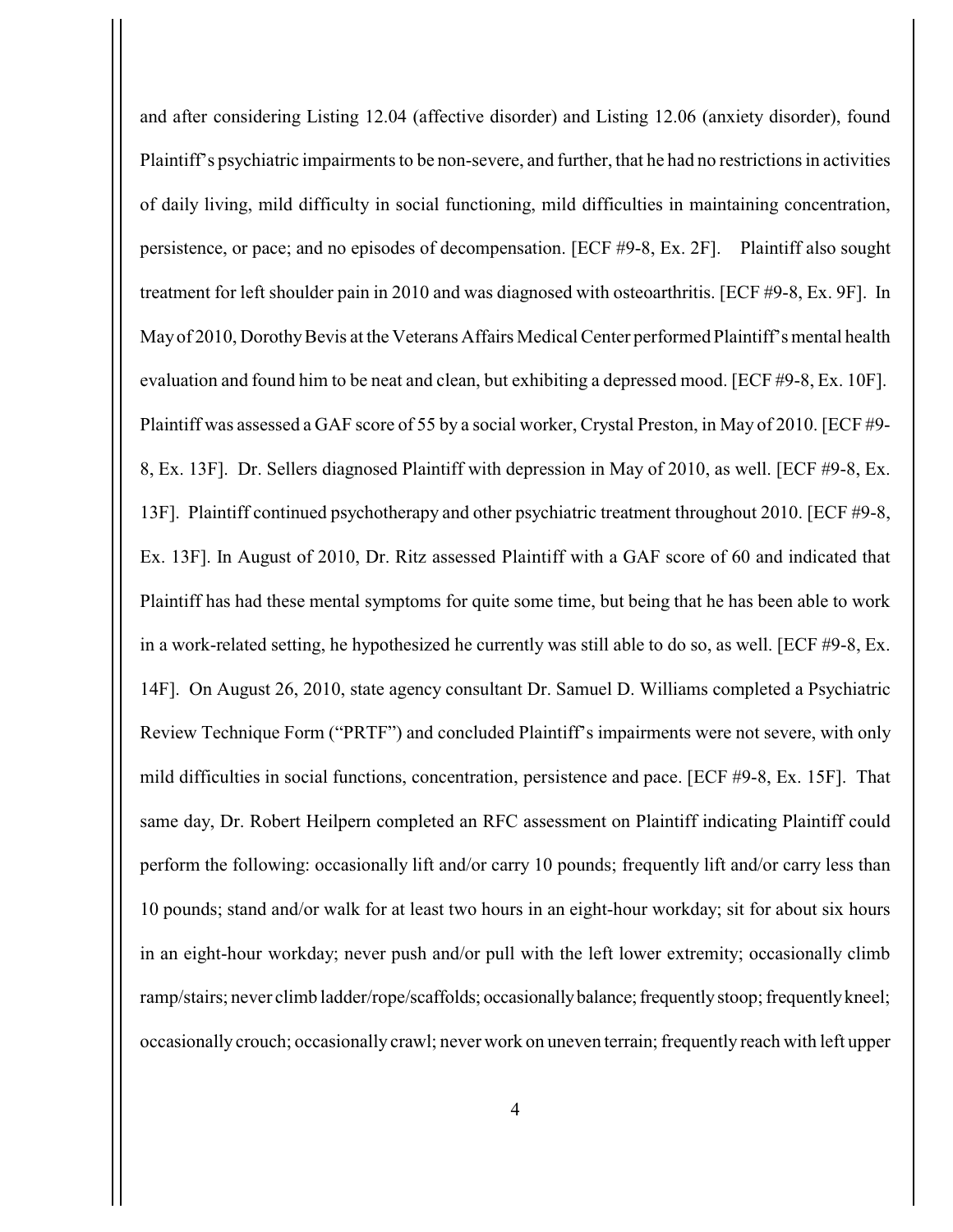extremity; and frequently perform fine fingering with the left hand. [ECF #9-8, Ex. 16F]. Plaintiff sought the care of Dr. Eric Byrd in September of 2010 who did not notice any major impairments other than those previously discussed. Plaintiff also sought the care of Dr. Mahajan in November of 2010 for a two-week history of on-and-off chest pain. This continued for another week, and nurse practitioner Julia M. Hucks, as well as Dr. Mahajan, noted Plaintiff was tender in his anterior chest wall and had epigastric tendernesss. [ECF #10-9, Ex. 29F].

On January 13, 2011, Plaintiff went to visit with Dr. Kithianis, where the doctor observed that Plaintiff denied taking his medications regularly and complained of difficulty sleeping. [ECF #9-9, Ex. 20F]. Plaintiff also reported feeling isolated. [ECF #9-9, Ex. 20F]. Plaintiff also continued with psychotherapy and mental health treatment in 2011 and was assessed a GAF score of 55 by Ms. Preston. [ECF #9-9, Ex. 20F]. Dr. Kithianis also assessed Plaintiff with a GAF score of 55 in April of 2011. [ECF #9-9, Ex. 20F]. On May 23, 2011, Plaintiff presented to nurse practitioner James A. Grzech with complaints of a headache, elevated blood pressure, and blurred vision. [ECF #10-9, Ex. 29F]. A few days later, he was still complaining of headaches and chronic pain, as well as interrupted sleep. [ECF #9-9, Ex. 20F]. On June 9, 2011, Plaintiff visited Dr. Sellers for primary care because he was having pain in his back, and pain radiating down his leg. Dr. Sellers observed that Plaintiff had left upper extremity weakness and decreased grip strength. His gait was otherwise normal, and an x-ray showed a loss of disc height at L5-S1, but no other abnormalities. During the summer and fall of 2011, Plaintiff continued to seek treatment from Dr. Kithianis. On November 29, 2011, Plaintiff sought care from Dr. Gregory J. Roberts for a gastroenterology consultation. Plaintiff complained of chronic constipation, as well as pain in his back and rectum. He was referred for a colonoscopy.

On January 4, 2012, Dr. Sellers saw Plaintiff who noted that his EMG was normal. On February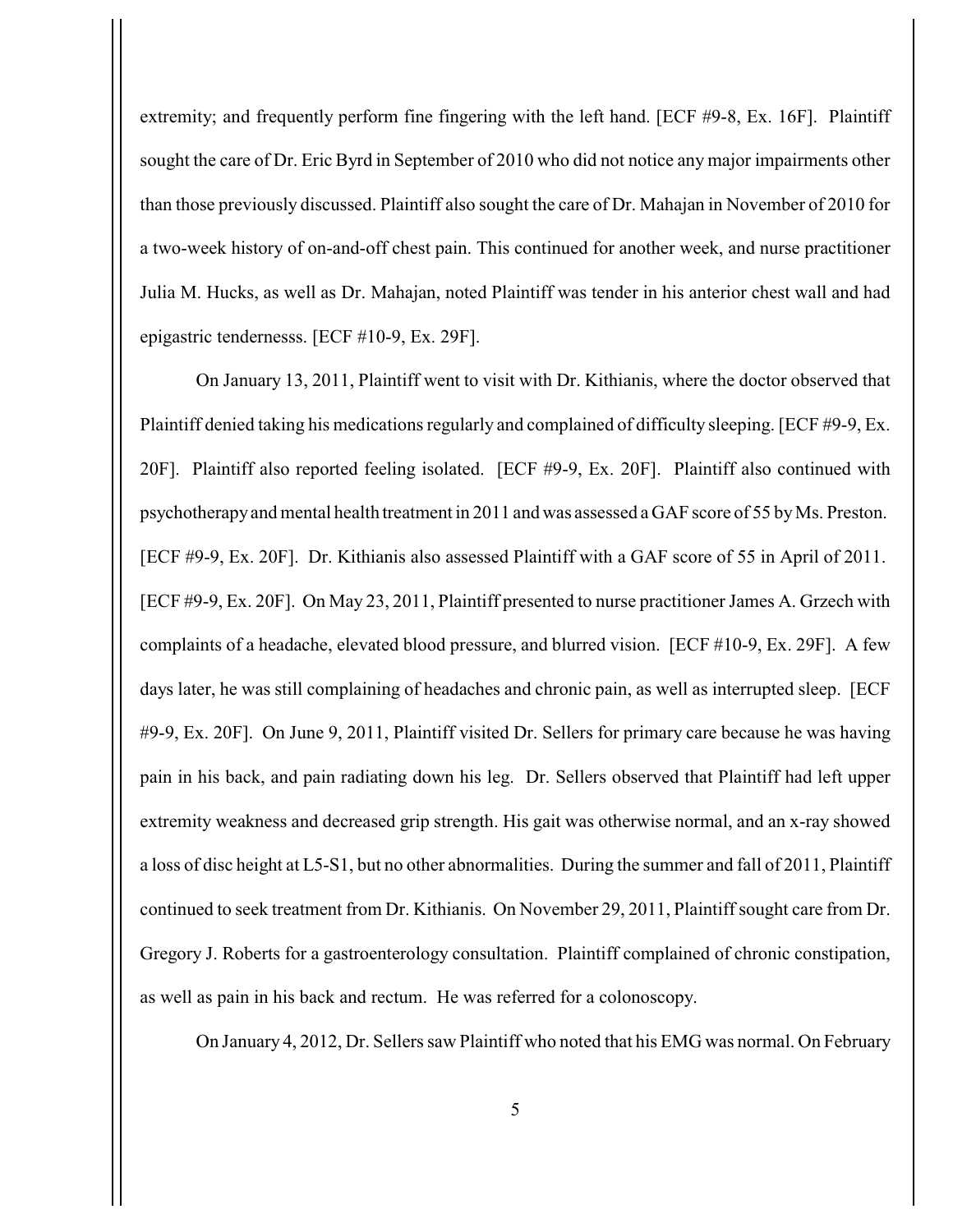24, 2012, MRI results revealed that Plaintiff had degenerative disc disease with annular bulging or a broad-based disc protrusion and a posterior annular tear at L4-5. [ECF #10-8, Ex. 23F]. In March of 2012, Dr. Jacqueline Pineda stated Plaintiff had mild compression of the nerve and recommended conservative treatment for his back. [ECF #10-6, Ex. 23F]. Plaintiff also continued to seek treatment in 2012 for depression and anxiety, that according the medical records appeared to ebb and flow. On September 14, 2012, Plaintiff attended a compensation and pension examination, where he reported difficulty standing for long periods and difficulty with tasks involving reaching and lifting. [ECF #10-7, Ex. 24F]. At that time, Plaintiff had reduced flexion of his lumbar spine, and 5/5 strength on all muscle strength testing, aside from a finding of 3/5 strength with left ankle dorsiflexion. [ECF #10-7, Ex. 24F]. Otherwise, he had no muscle atrophy, and no signs of radiculopathy. [ECF #10-7, Ex. 24F]. On October 10, 2012, an occupational therapist approved Plaintiff for a shower chair, hand-held shower hose, a sock aid, and a long-handled bath sponge because Plaintiff was indicating problems with balance due to nerve damage in his foot. [ECF #10-7, Ex. 24F].

In March of 2013, Plaintiff denied taking his mental health medications regularly, indicating his mood was stable. [ECF #10-7, Ex. 24F]. On July 11, 2013, Plaintiff discussed problems he was experiencing sleeping, and his doctor indicated that these may be the result of untreated sleep apnea. [ECF #10-7, Ex. 24F]. Dr. Kithianis recommended Plaintiff consult with Dr. Sellers to obtain a replacement CPAP machine. [ECF #10-7, Ex. 24F]. He eventually received a new CPAP machine. On February 17, 2014, Plaintiff followed up with Ms. Hucks after an emergency room visit for chest pain. [ECF #10-9, Ex. 29F]. On September 10, 2014, Ms. Hucks indicated that Plaintiff showed poor compliance with treatment and did not follow a diet and exercise regimen. [ECF #10-9, Ex. 29F]. While Plaintiff complained of left leg pain and foot drop, Ms. Hucks did not observe any abnormalities.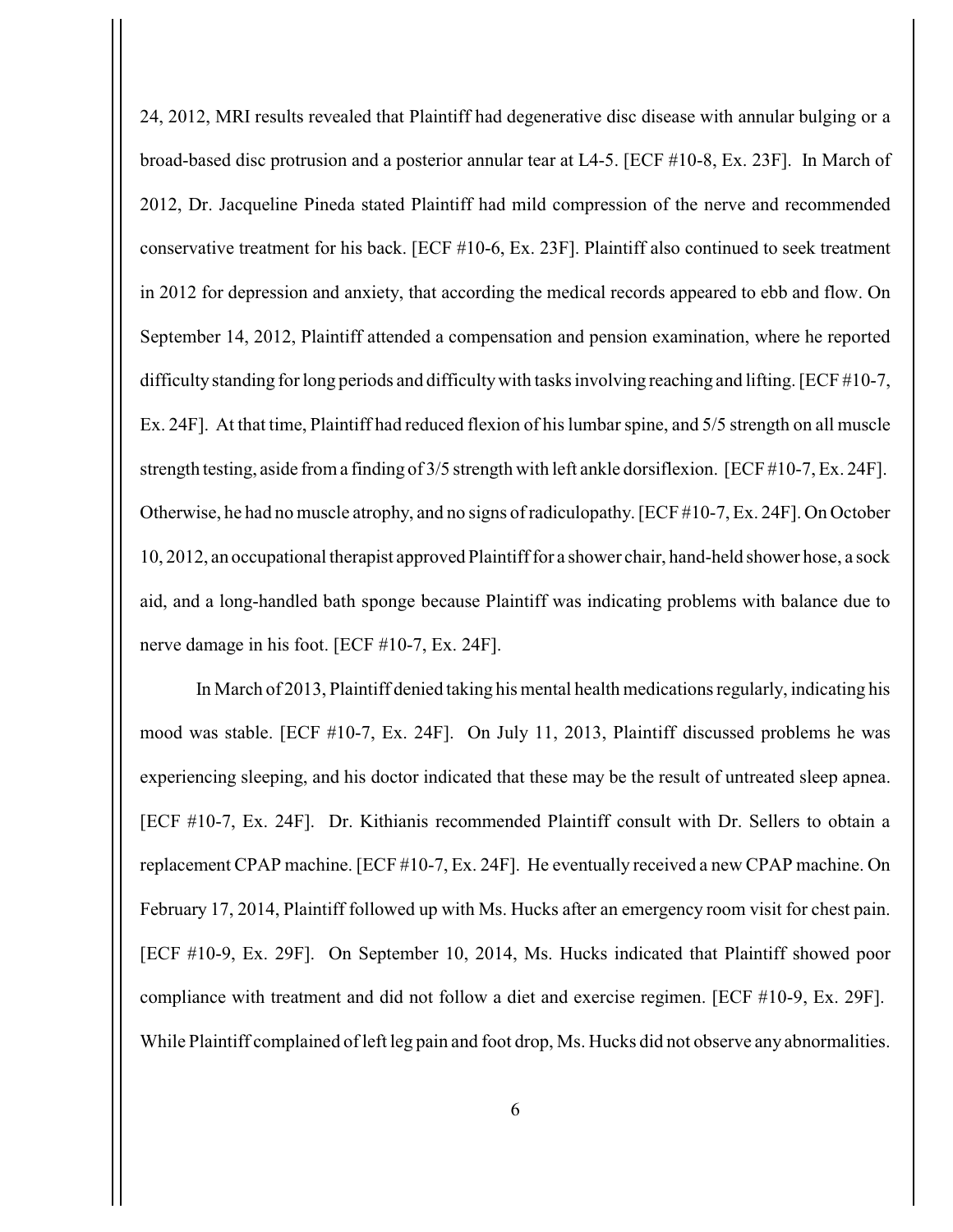[ECF #10-9, Ex. 29F]. On September 15, 2014, Plaintiff presented to Dr. Deborah Louise Mitchell for a primary care visit, and at that time complained of left lower extremity pain and slightly swelling that had onset approximately two weeks prior. [ECF #10-9, Ex. 26F]. Dr. Mitchell indicated Plaintiff had a slight limp and was favoring his left lower extremity. [ECF #10-9, Ex. 26F]. He was diagnosed with left lower extremity pain and tension headache. [ECF #10-9, Ex. 26F]. On November 10, 2014, Plaintiff presented to Ms. Hucks, complaining of right foot pain after completing four miles on an elliptical trainer. [ECF #10-9, Ex. 29F]. She observed Plaintiff was tender near his Achilles tendon. [ECF #10-9, Ex. 29F].

In March of 2015, Plaintiff had x-rays performed which showed no change in his distal left lower leg; postsurgical changes in his left great toes since May 2008, mild degenerative joint diseases and degenerative changes to his ankles. [ECF #10-9, Ex. 30F]. Plaintiff attended a consultative examination with Dr. Pravin Patel on April 2, 2015 wherein Dr. Patel observed Plaintiff was mentally clear and coherent, had multiple gunshot wound injuries to his left arm, right arm, and left leg; left shoulder bursitis, degenerative disc disease of the lumbar spine, hypertension, borderline type II diabetes; PTSD, hiatal hernia, and gastroesophageal reflux disease. [ECF #10-9, Ex. 27F]. Dr. Patel also completed a medical source statement. His statement included the following information: Plaintiff could frequently lift up to 20 pounds and could occasionally lift 21 to 50 pounds with his right hand, but could lift much less with his left hand. [ECF #10-9, Ex. 28F]. Plaintiff could frequently carry up to 10 pounds and could occasionally carry 11 to 20 pounds. [ECF #10-9, Ex. 28F]. Plaintiff could sit for approximately one hour without interruption, stand for 30 minutes without interruption, and walk 30 minutes without interruption. [ECF #10-9, Ex. 28F]. Plaintiff could sit for six hours in an eight-hour workday; could stand for one hour in an eight-hour workday; and could walk for one hour in an eight-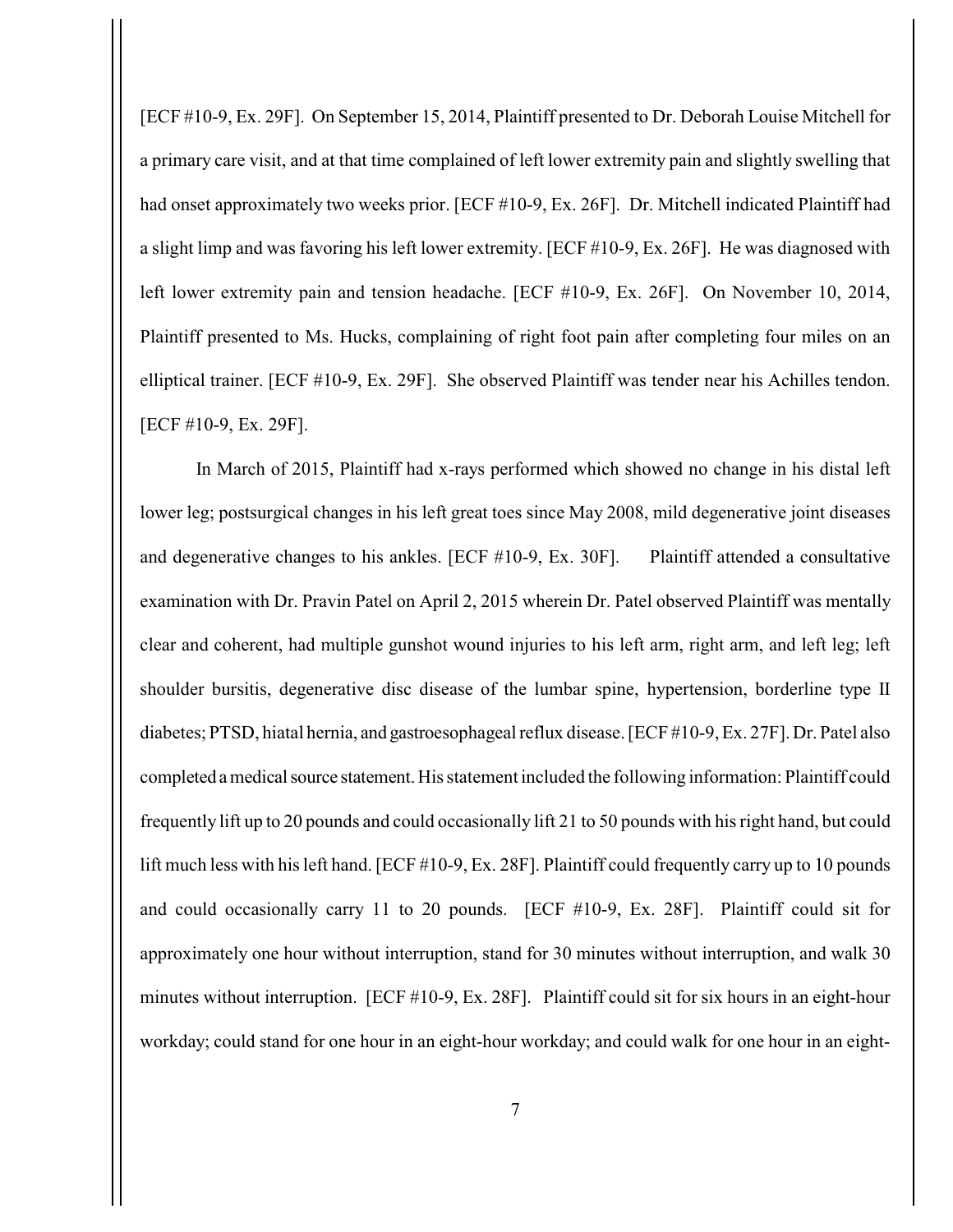hour workday. [ECF #10-9, Ex. 28F]. Plaintiff could frequently reach overhead and in other directions, and handle, finger, feel and push/pull with his right hand. [ECF #10-9, Ex. 28F]. Occasionally, Plaintiff could reach overhead and in other directions and handle, and push/pull with his left hand. [ECF #10-9, Ex. 28F]. Plaintiff could frequently finger and feel with his left hand. [ECF #10-9, Ex. 28F]. Plaintiff could frequently use his right foot and occasionally use his left foot to operate finger controls. [ECF #10-9, Ex. 28F]. Plaintiff could frequently balance, occasionally climb stairs and ramps but not ladders or scaffolds, could stoop, kneel, crouch, and crawl, and frequently be exposed to humidity, wetness, dust, odor, fumes and other like elements. [ECF #10-9, Ex. 28F]. Plaintiff could occasionally be exposed to unprotected heights, moving mechanical parts, and could operate a motor vehicle. [ECF #10-9, Ex. 28F]. Plaintiff could shop, travel without a companion, ambulate, walk a block at a reasonable pace, use public transportation, climb a few steps at a reasonable pace with use of a handrail, prepare simple meals, and feed and care for himself. [ECF #10-9, Ex. 28F].

As previously mentioned the first ALJ to review this case issued an unfavorable decision on November 10, 2011. On March 12, 2013, the Appeals Council denied Plaintiff's request for review. Plaintiff subsequently brought an action seeking judicial review of the Commissioner's decision on May 14, 2013. On July 30, 2014, this Court issued an order reversing the ALJ's decision and remanding the case for further administrative proceedings related to claimant's mental impairments and subjective complaints. Thereafter, Plaintiff had a second hearing on June 25, 2015. At the time of Plaintiff's second hearing, Plaintiff was forty-four years old. Plaintiff has a Bachelor of Science degree in workforce education. His past relevant work includes his employment as a cemetery worker. On July 25, 2015, the ALJ issued an unfavorable decision, finding that Plaintiff was not disabled within the meaning of the Act. On March 7, 2016, the Appeals Council declined to assume jurisdiction, making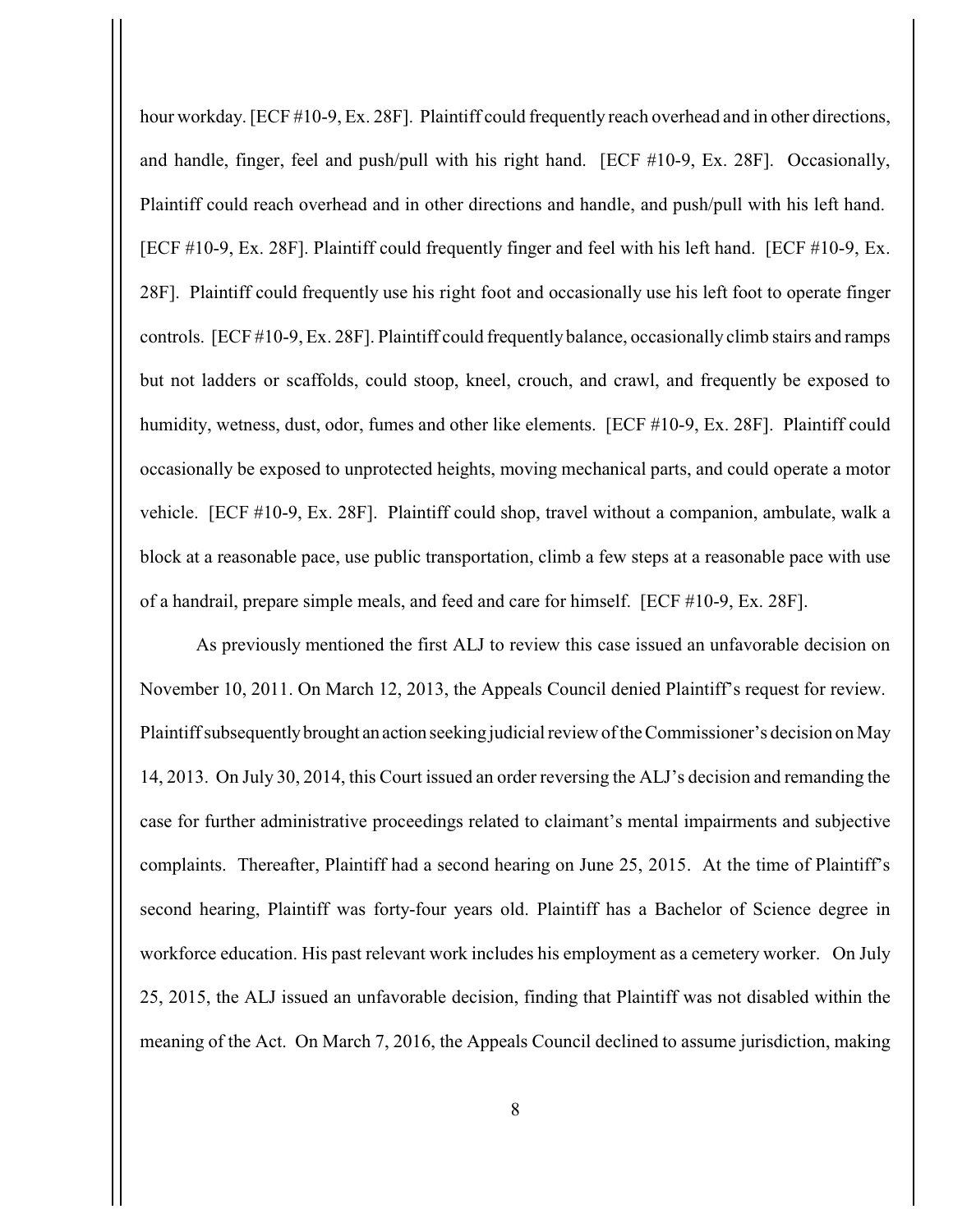the ALJ's decision the final decision of the Commissioner.

The ALJ's findings in July of 2015 were as follows:

(1) The claimant last met the insured status requirements of the Social Security Act through December 31, 2014.

(2) The claimant did not engage in substantial gainful activity during the period from his alleged onset date of May 26, 2009, through his date last insured of December 31, 2014 (20 C.F.R. 404.1571 *et seq.*).

(3) Through the date last insured, the claimant had the following severe impairments: multiple fractures, left lower extremity, status post gunshot wound, with residual neurological damage, including left foot drop; peripheral neuropathy; left ankle Achilles tendonitis, status post gastroc slide procedure; osteoarthritis; degenerative joint disease, left shoulder; obesity; adjustment disorder with depression; and post-traumatic stress disorder (20 C.F.R. 404.1520(c)).

(4) Through the date last insured, the claimant did not have an impairment or combination of impairments that met or medically equaled the severity of one of the listed impairments in 20 C.F.R. Part 404, Subpart P, Appendix 1 (20 C.F.R. 404.1520(d), 404.1525, 404.1526).

(5) After careful consideration of the entire record, I find that, through the date last insured, the claimant had the residual functional capacity to perform a range of sedentary work as defined in 20 C.F.R. 404.1567(a) in that he could lift and carry up to ten pounds occasionally and less than ten pounds frequently; stand for about thirty minutes at one time and a total of about one hour in a workday; walk for about thirty minutes at one time and a total of one hour in a workday; and sit for about one hour at a time and a total of about six hours in a work day. He was limited to frequent pushing and pulling with the right upper extremity and no more than occasional pushing and pulling with the dominant left upper extremity. He could frequently balance and occasionally climb ramps and stairs, but never stoop, kneel, crawl, or climb ladders, ropes and scaffolds. He could frequently reach overhead and in any other direction or perform gross handling with the right upper extremity, but no more than occasionally perform those tasks with the dominant left upper extremity. He could frequently perform fine motor tasks with the bilateral upper extremities. He could frequently use the right lower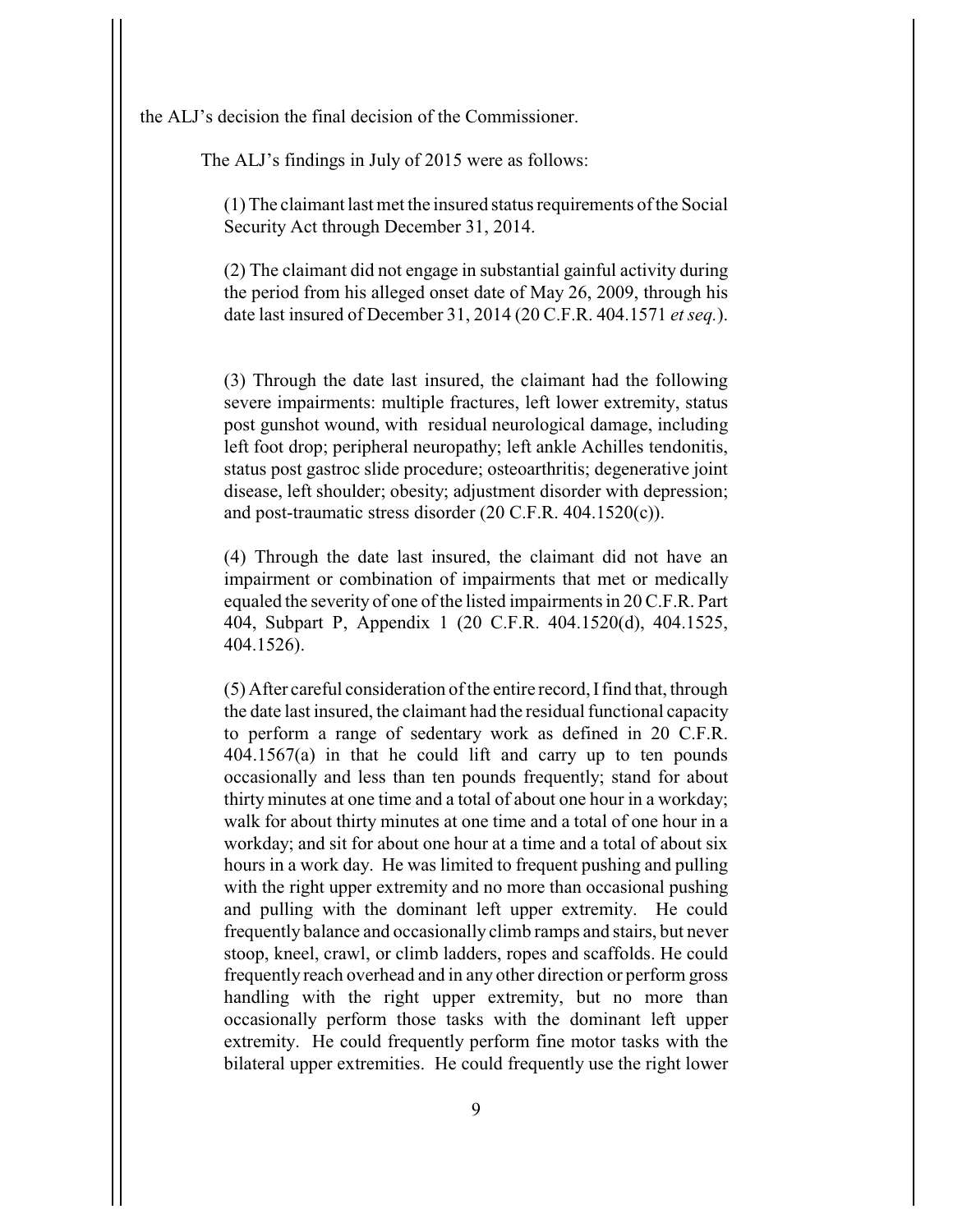extremity to operate foot pedals or other controls and only occasionally do so with the left lower extremity. He had to avoid exposure to unprotected heights, vibration, dangerous machinery, and uneven terrain and concentrated exposure to dust, fumes, gases, odors, other respiratory irritants, extremes of humidity, and extremes of temperature. He had to elevate his feet approximately one foot off the floor while sitting for about an aggregate for two hours in the workday. Due to his mental impairments, he was further restricted to simple, routine tasks not requiring ongoing interaction with the general public.

(6) Through the date last insured, the claimant was unable to perform any past relevant work (20 C.F.R. 404.1565).

(7) The claimant was born on July 16, 1970 and was 44 years old, which is defined as a younger individual age 18-44, on the date last insured (20 C.F.R. 404.1563).

(8) The claimant has more than a high school education and is able to communicate in English (20 C.F.R. 404.1564).

(9) Transferability of job skills is not material to the determination of disability because using the Medical-Vocational Rules as a framework supports a finding that the claimant is "not disabled," whether or not the claimant has transferable job skills (See SSR 82- 41 and 20 C.F.R. Part 404, Subpart P, Appendix 2).

(10) Through the date last insured, considering the claimant's age, education, work experience, and residual functional capacity, there were jobs that existed in significant numbers in the national economy that the claimant could have performed (20 C.F.R. 404.1569 and 404.1569 (a)).

(11)The claimant was not under a disability, as defined in the Social Security Act, at any time from May 26, 2009, the alleged onset date, through December 31, 2014, the date last insured (20 C.F.R.  $404.1520(g)$ ).

[ECF #10-1, pp. 31-46].

Plaintiff sought review by the Appeals Council, but the Appeals Council denied his request for

review, thereby making the ALJ's decision the Commissioner's final administrative decision for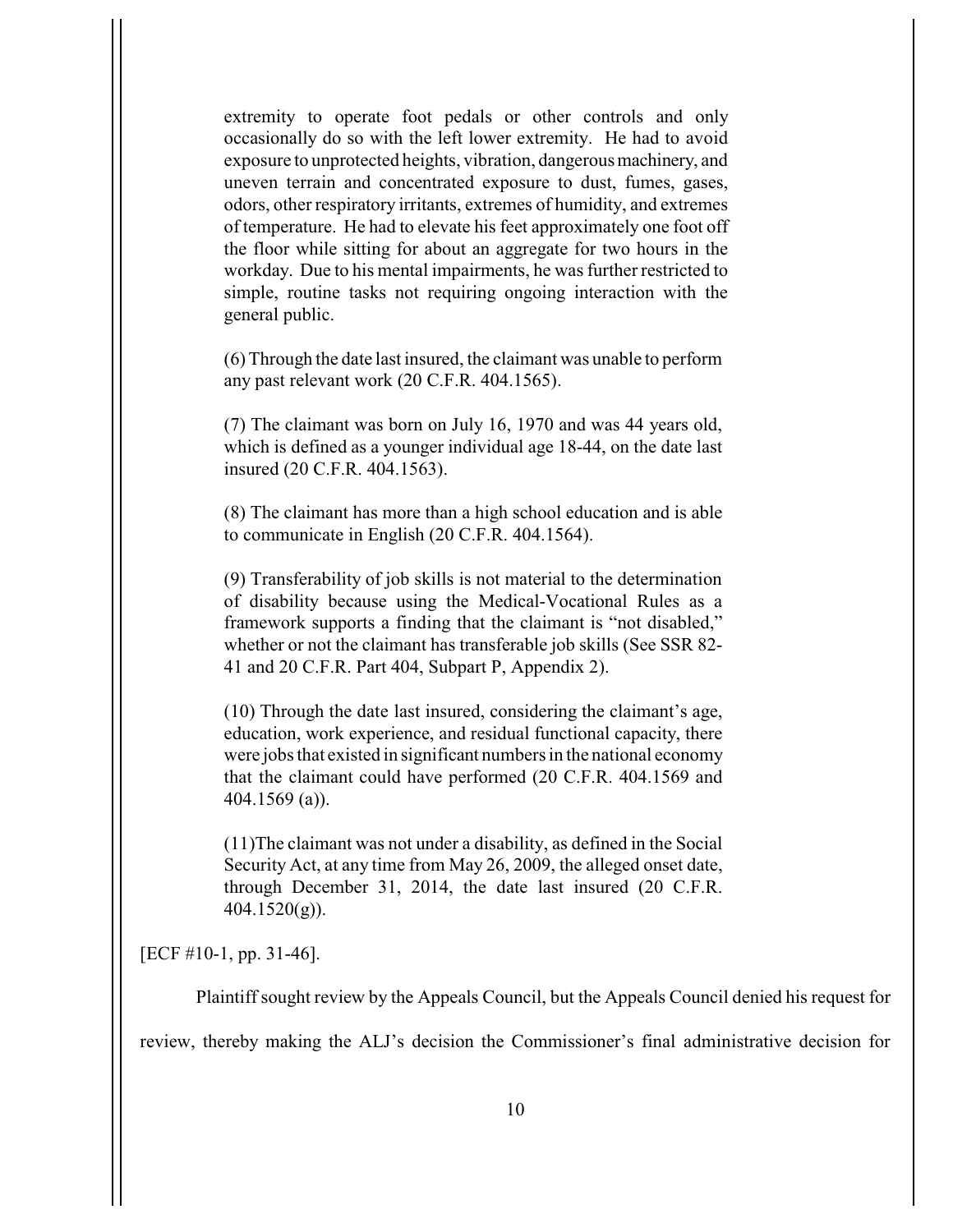purposes of judicial review. On May 10, 2016, Plaintiff filed his Complaint in this Court. [ECF #1]. Both Plaintiff and Defendant filed briefs [ECF #16; ECF #18], and the Magistrate Judge issued a Report and Recommendation on February 15, 2017, recommending that the Commissioner's decision be affirmed. [ECF #20, p. 58]. Plaintiff filed objections on March 1, 2017. [ECF #22]. Defendant replied to these objections on March 15, 2017. [ECF #23].

## **Standard of Review**

#### **I. Judicial Review of the Commissioner's Findings**

The federal judiciary has a limited role in the administrative scheme established by the Act, which provides the Commissioner's findings "shall be conclusive" if they are "supported by substantial evidence." 42 U.S.C. § 405(g). "Substantial evidence has been defined innumerable times as more than a scintilla, but less than preponderance." *Thomas v. Celebrezze*, 331 F.2d 541, 543 (4th Cir. 1964). Substantial evidence "means such relevant evidence as a reasonable mind might accept as adequate to support a conclusion." *Richardson v. Perales*, 402 U.S. 389, 401 (1971).

This statutorily mandated standard precludes a de novo review of the factual circumstances that substitutes the Court's findings for those of the Commissioner. *Vitek v. Finch*, 438 F.2d 1157, 1157-58 (4th Cir. 1971); *Hicks v. Gardner*, 393 F.2d 299, 302 (4th Cir. 1968). The Court must uphold the Commissioner's factual findings "if they are supported by substantial evidence and were reached through application of the correct legal standard." *Hancock v. Astrue*, 667 F.3d 470, 472 (4th Cir. 2012); *see also Blalock v. Richardson*, 483 F.2d 773, 775 (4th Cir. 1972) (stating that even if the Court disagrees with the Commissioner's decision, the Court must uphold the decision if substantial evidence supports it). This standard of review does not require, however, mechanical acceptance of the Commissioner's findings. *Flack v. Cohen*, 413 F.2d 278, 279 (4th Cir. 1969). The Court "must not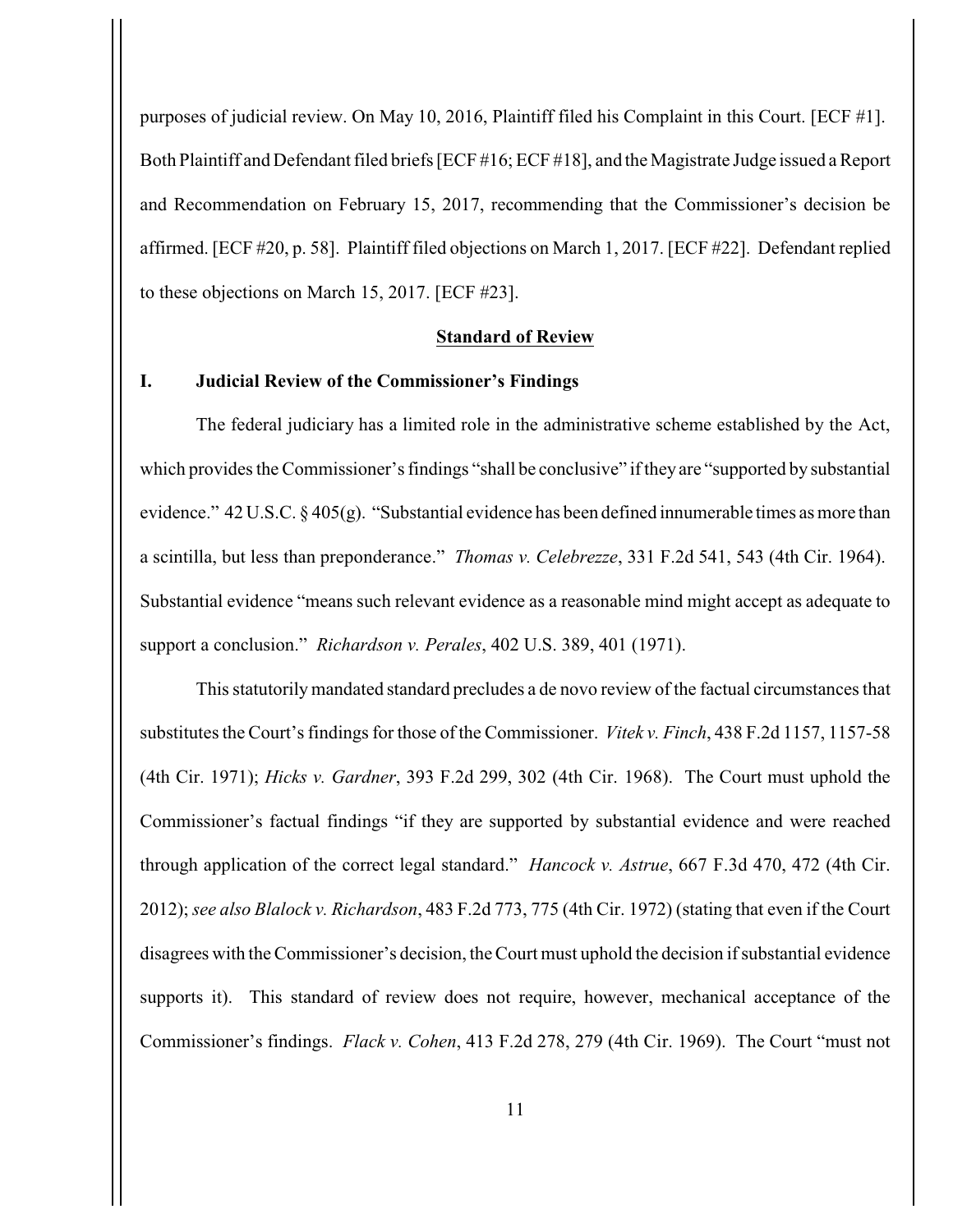abdicate [its] responsibility to give careful scrutiny to the whole record to assure that there is a sound foundation for the [Commissioner]'s findings, and that [her] conclusion is rational." *Vitek*, 438 F.2d at 1157-58.

## **II. The Court's Review of the Magistrate Judge's Report and Recommendation**

The Magistrate Judge makes only a recommendation to the Court. The Magistrate Judge's recommendation has no presumptive weight, and the responsibility to make a final determination remains with the Court. *Mathews v. Weber*, 423 U.S. 261, 270-71 (1976). The Court must conduct a de novo review of those portions of the Report and Recommendation ("R & R") to which specific objections are made, and it may accept, reject, or modify, in whole or in part, the recommendation of the Magistrate Judge or recommit the matter with instructions. 28 U.S.C.  $\S 636(b)(1)$ .

The Court must engage in a de novo review of every portion of the Magistrate Judge's report to which objections have been filed. *Id.* However, the Court need not conduct a de novo review when a party makes only "general and conclusory objections that do not direct the [C]ourt to a specific error in the [M]agistrate [Judge]'s proposed findings and recommendations." *Orpiano v. Johnson*, 687 F.2d 44, 47 (4th Cir. 1982). In the absence of specific objections to the R & R, the Court reviews only for clear error, *Diamond v. Colonial Life & Acc. Ins. Co.*, 416 F.3d 310, 315 (4th Cir. 2005), and the Court need not give any explanation for adopting the Magistrate Judge's recommendation. *Camby v. Davis*, 718 F.2d 198, 200 (4th Cir. 1983).

Here, after reviewing the record, including the briefs filed by the parties, the Magistrate Judge recommends affirming the decision of the Commissioner. Plaintiff raises the following objections to the R&R: (1) the ALJ erred in failing to account for medical evidence documenting Plaintiff's problems with focus and concentration and greater restrictions of his upper right extremity; and (2) the ALJ did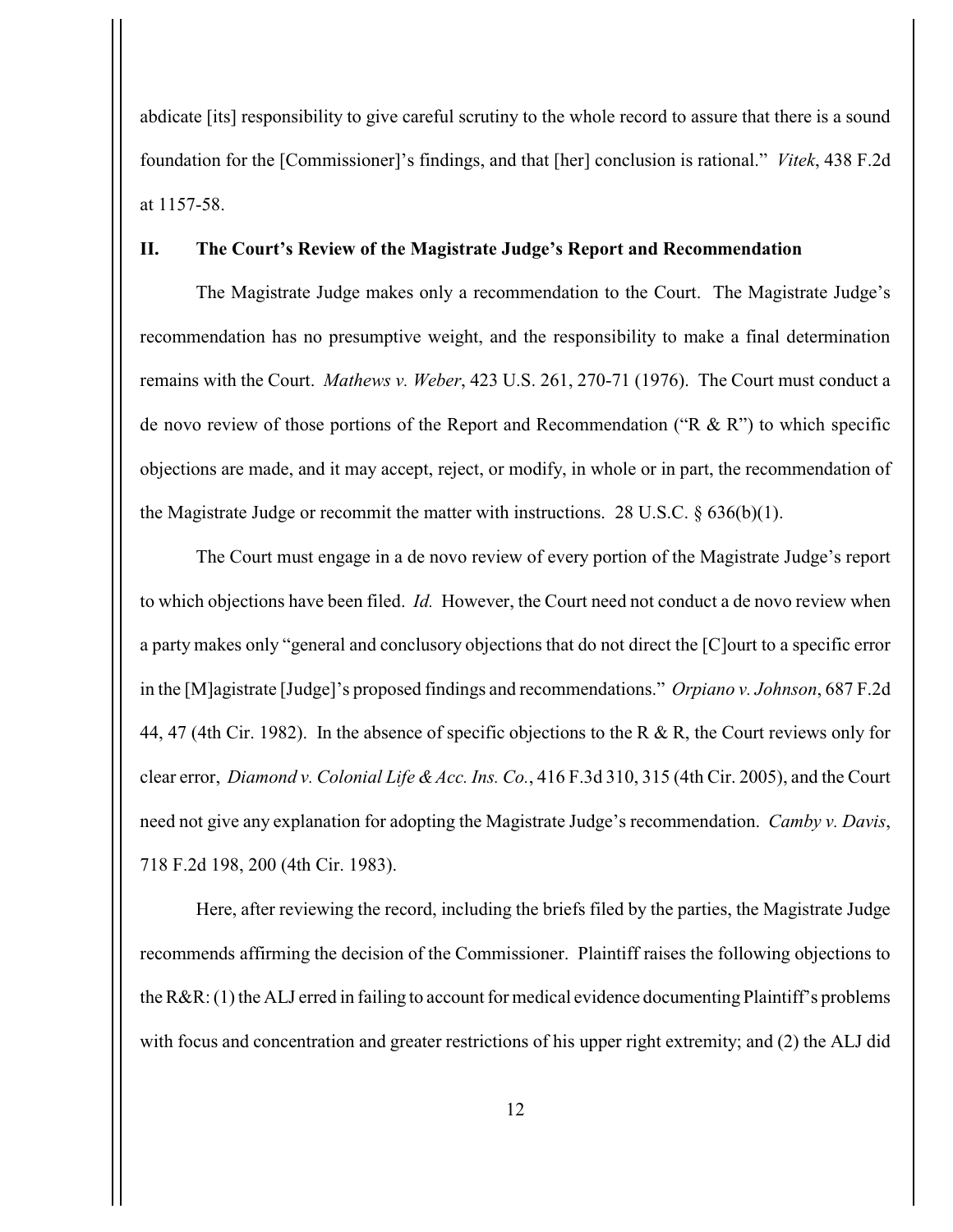not properly consider the VA opinion evidence. [ECF #22, pp. 1-5]. This Court will analyze the merit of each objection below.

### **Analysis**

# **A. RFC Assessment**

Plaintiff objects to the recommendation by the Magistrate Judge that the ALJ made a proper RFC assessment. Specifically, Plaintiff argues that the ALJ did not consider medical records that tend to suggest Plaintiff had limitations with concentration, persistence, and pace; and further, that the ALJ did not adequately explain how an alleged "improvement in memory" relates to concentration, persistence and pace. The Magistrate Judge considered the fact that, unlike in *Mascio v. Colvin*, 780 F.3d 632, 637 (4th Cir. 2015), the ALJ actually included mental limitations in the hypothetical posed to the vocational expert during the hearing. The Magistrate Judge further reconciled the fact that the RFC assessment limited Plaintiff to "simple, routine tasks," which differs from the ability to stay on task as described in *Mascio*, because she recommended finding that the ALJ sufficiently explained why the record did not support additional mental limitations. With respect to the right hand numbness, the Magistrate Judge recommended finding the ALJ's decision was supported by substantial evidence because the record does not support a finding that he had significant injury to his right hand.

Social Security Ruling 96-8p explains how adjudicators should assess a claimant's residual functional capacity ("RFC"). First, an ALJ must identify the individual's functional limitations or restrictions and assess work-related abilities on a function-by-function basis. SSR 96-8p. The ALJ must also determine how an individual's limitations or impairments affect his ability to meet the physical and mental demands of work on a regular and continuing basis. SSR 96-8p. Upon completion and explanation of this analysis, the RFC may be expressed in terms of exertional levels of work, and the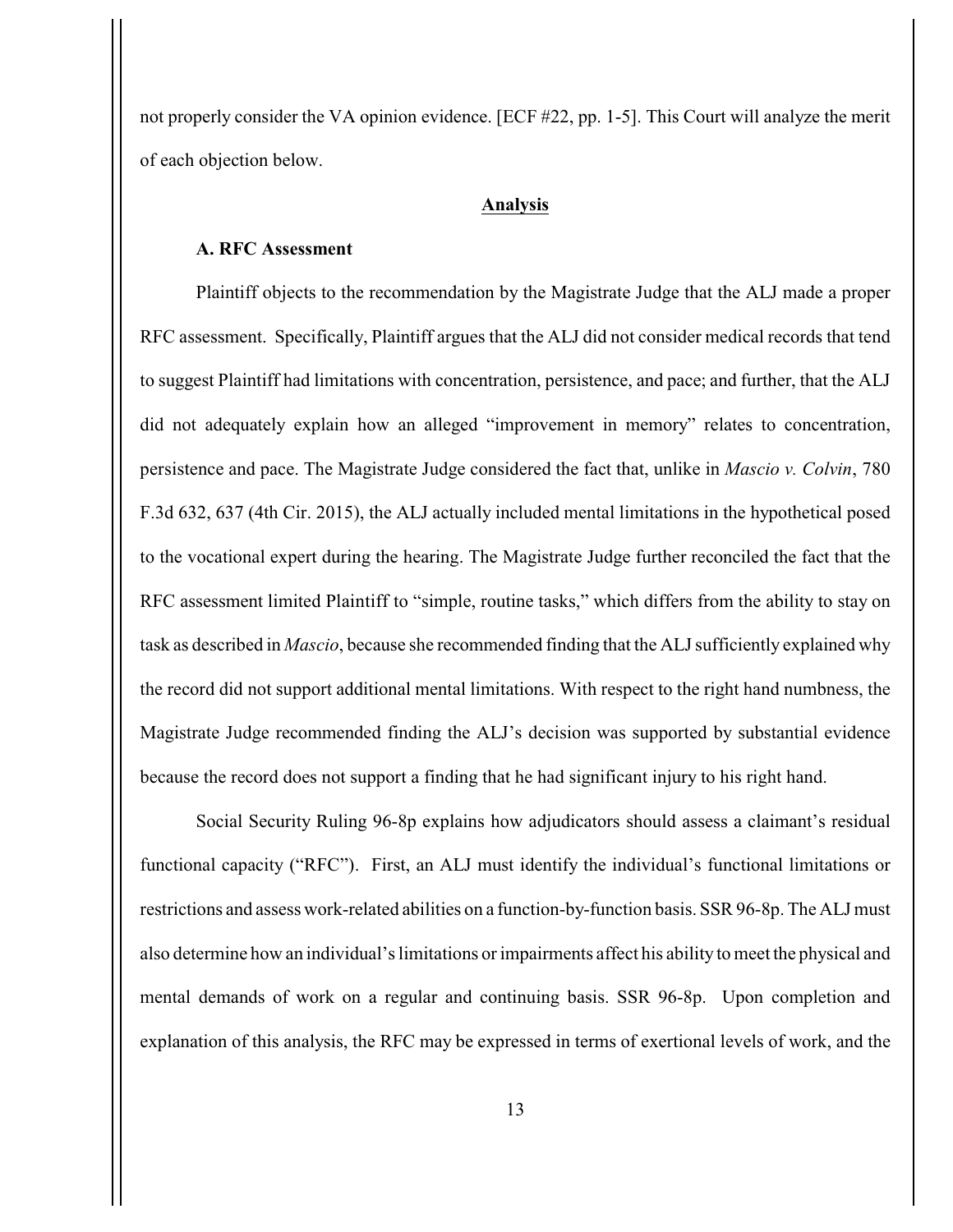assessment must include a discussion describing how the evidence in the record supports the RFC, specifically citing to medical facts and non-medical evidence. SSR 96-8p. This requires the ALJ not only to provide a narrative discussion describing how all relevant evidence in the record supports the conclusion made and must cite to specific medical and non-medical evidence, but the ALJ must also consider and explain how any material inconsistencies or ambiguities within the record were resolved. SSR 96-8p.

Here, the ALJ made the determination that Plaintiff could perform less than the full range of sedentary work and placed the additional restrictions within the RFC. [ECF #10-1, p. 36]. Defendant acknowledges this fact, but also points out that this does not automatically equate to a finding of disabled. SSR 96-9p. Plaintiff argues that the RFC determination is flawed because: (1) the ALJ did not account for moderate difficulties in concentration; and (2) the ALJ did not consider evidence regarding the limitation of Plaintiff's right upper extremity.

1. Concentration, Persistence and Pace

Plaintiff argues that contrary to *Mascio v. Colvin*, 780 F.3d 632, 637 (4th Cir. 2015), the ALJ did not adequately address Plaintiff's problems with focus and concentration due to his Post Traumatic Stress Disorder and sleeping issues, including sleep apnea. The Magistrate Judge determined that Plaintiff's case was distinguishable from *Mascio*. Specifically, the Magistrate Judge explained that unlike the ALJ in *Mascio*, the ALJ in Plaintiff's case posited a hypothetical question to the vocational expert (the "VE"), which included mental limitations. From there, the ALJ relied upon the VE's response to support a finding that Plaintiff retained the ability to perform jobs that existed in significant numbers in the national economy. Still, the Magistrate Judge also acknowledged that *Mascio* found that an ALJ cannot account for moderate limitations in concentration, persistence, and pace by restricting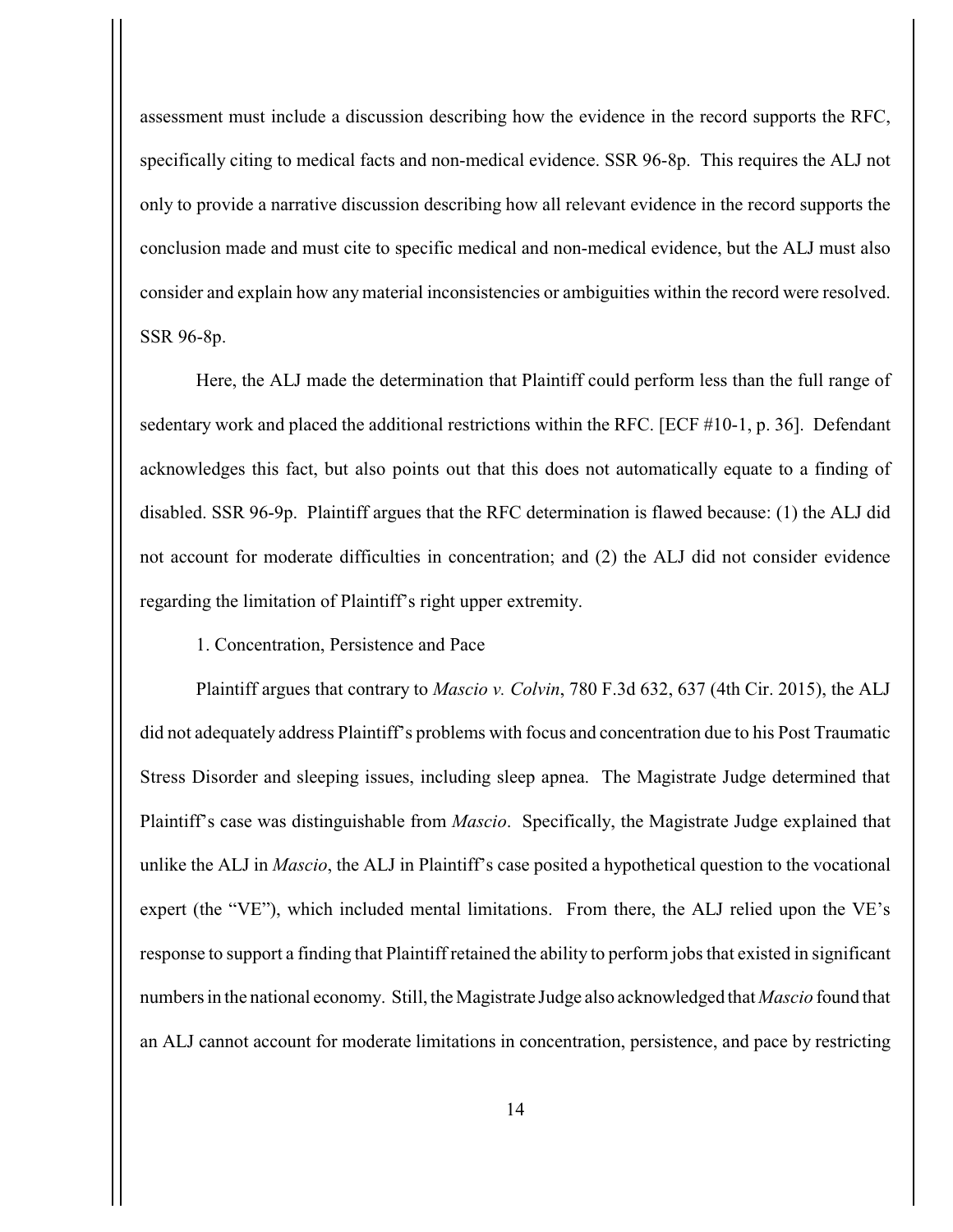a hypothetical to simple, routine tasks, or unskilled work; rather, the ALJ must explain his or her reasons for concluding that Plaintiff's moderate difficulties in concentration, persistence, or pace did not affect his ability to work. [ECF #20, p. 45]. The Magistrate Judge then reviewed the ALJ's decision as a whole to find that the ALJ adequately sustained his conclusion that the record did not support additional mental restrictions. [ECF  $#20$ , p. 46].<sup>1</sup>

In his objections, Plaintiff argues that the ALJ appeared to focus his analysis on an alleged improvement in memory, but that this does not necessarily translate to an improvement in concentration. Plaintiff points to records showing that doctors indicated he had poor concentration and focus in July of 2010, April of 2011 and July of 2013. [ECF #22, p. 5]. It is Plaintiff's contention that while the ALJ cited to notations in the record that might suggest intact concentration, the ALJ did not include any analysis attempting to resolve an obvious conflict in the record in that other records show lack of concentration. [ECF #22, p. 5]. This Court's independent review of the record reveals that while there are medical records that suggest Plaintiff had poor concentration, the ALJ's decision reflects that all of the record evidence was considered as a whole, including hearing testimony evidence. Further, the ALJ explained his reasons for concluding that Plaintiff's mental impairments caused only mild limitation and did not otherwise require additional mental restrictions. As explained by the Magistrate Judge, the ALJ noted specific medical records he found compelling, as well as Plaintiff's statements to his physicians regarding his activity level and how he was feeling, as well as the fact that

For example, the Magistrate Judge noted that the ALJ mentioned Dr. Ritz's finding that Plaintiff had intact <sup>1</sup> concentration and improved memory, and that Plaintiff stopped working in May of 2009 due to physical, not mental limitations, and that his mental limitations did not preclude similar work at the time. The Magistrate Judge also found significant the ALJ's remarks that Plaintiff reported to his health providers that he was feeling better and being more active, despite not routinely taking his medications. As far as his daily routine, the ALJ indicated that Plaintiff could perform significant personal and household tasks.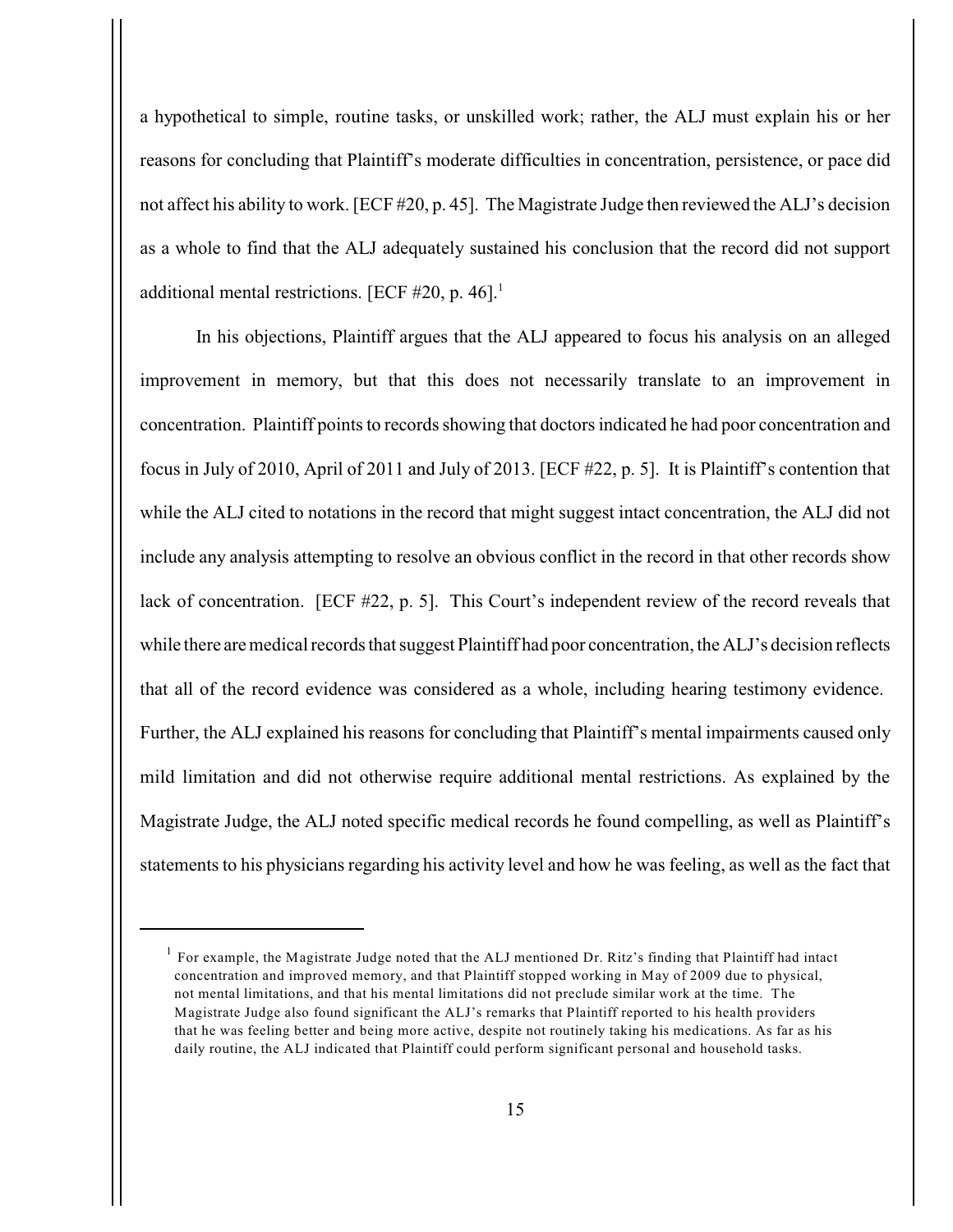he was not routinely taking his medications. [ECF #20, pp. 46-47]. The Magistrate Judge also concluded that the ALJ's detailed analysis of the personal and household chores and tasks Plaintiff could perform further supported his conclusion. [ECF #20, p. 47]. This Court finds that the ALJ adequately supported and explained his conclusion with regard to concentration, persistence, and pace as required by *Mascio*, and substantial evidence exists in the record to support the ALJ's decision.

### 2. Right Hand Numbness

Plaintiff's next objection involves the ALJ's determination that while Plaintiff was limited to occasionally performing tasks with his dominant left upper extremity, he could frequently perform reaching or performing gross handling with his right upper extremity, despite the fact that he had documented chronic right hand numbness. In his initial brief, Plaintiff argued that the ALJ's failure to consider this chronic right hand issue could be "vocationally fatal" under SSR 96-9p. In this case, the ALJ posed a hypothetical question to a vocational expert that Plaintiff argues did not take into account this right hand numbness limitation.

After reviewing the record, the Magistrate Judge determined that, even though Plaintiff suffered a gunshot wound to his right arm, the medical evidence did not support a finding that the injury caused a medically-determinable impairment that could cause right hand numbness. The Magistrate Judge considered the fact that Dr. Sellers stated Plaintiff's EMGs were "always normal." Furthermore, the Magistrate Judge considered the fact that the ALJ based his RFC assessment primarily on Dr. Patel's functional assessment. As noted above in SSR 96-9p, if a limitation is "less significant," the ruling contemplates consulting a vocational resource. The Magistrate Judge explained that the ALJ did in fact consult a vocational expert in order to comply with his burden and cite examples of jobs Plaintiff could perform.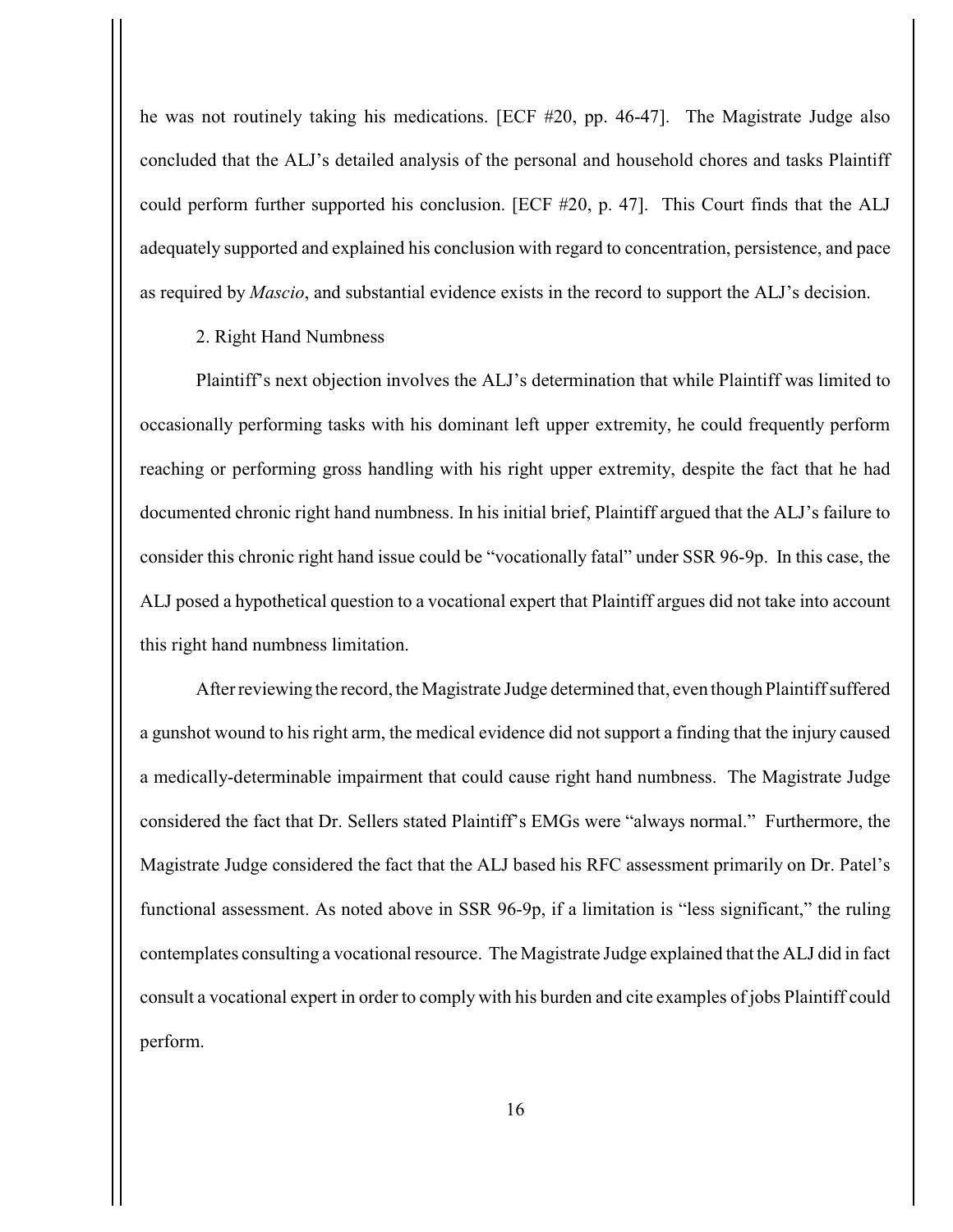SSR 96-9p includes an explanation of the Social Security Administration's policy regarding the impact of an RFC that provides for less than a full range of sedentary work. SSR 96-9p states in relevant part:

Any *significant* manipulative limitation of an individual's ability to handle and work with small objects with both hands will result in a significant erosion of the unskilled sedentary occupational base. For example, example 1 in section 201.00(h) of appendix 2, describes an individual who has an impairment that prevents the performance of any sedentary occupations that require bilateral manual dexterity (i.e., "limits the individual to sedentary jobs which do not require bilateral manual dexterity"). When the limitation is less significant, especially if the limitation is in the non-dominant hand, it may be useful to consult a vocational resource.

This Court understands this explanation to refer to claimants who do not have full use of both hands (i.e. if you have a limitation with one hand, a claimant would not have full use of "both" hands). This Court has reviewed the record and considered both the Magistrate Judge's analysis of the ALJ's consideration of the right hand numbness issue and Plaintiff's objection to the Magistrate Judge's recommendation. This Court notes that the record is quite extensive and contains medical evidence and notes from physicians that suggest some limitation with the right hand, while other notes suggest that he maintained the ability to use his right hand in a job setting. While Plaintiff argues that the issue is that the ALJ did not fully explain the right hand numbness limitations, this Court agrees with the Magistrate Judge that the ALJ properly consulted with a vocational expert regarding the issues related to the use of his hands.

### **B. Disability Decision from the VA**

Plaintiff's final objection is that the Magistrate Judge erred in finding that the ALJ adequately considered the weight to afford the VA's findings. On November 24, 2009, the VA determined Plaintiff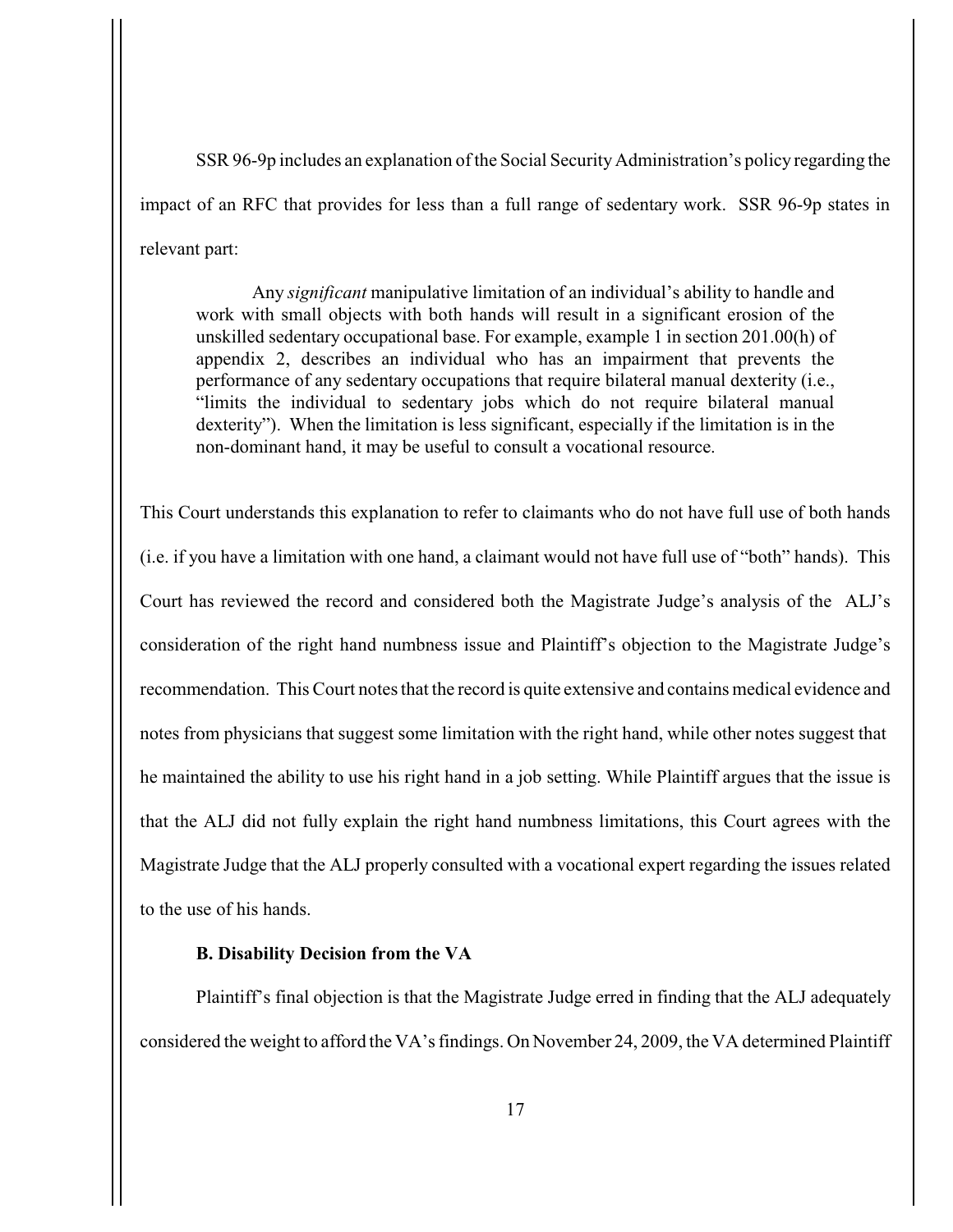was entitled to individual unemployability, effective May 9, 2009. The decision stated that Plaintiff was granted "entitlement to individual unemployability" because he has been found "unable to secure or follow a substantially gainful occupation as a result of service-connected disabilities." [ECF #9-5, Ex. 9D]. The VA further indicated Plaintiff was to be considered totally and permanently disabled due to his service-connected disabilities. [ECF #9-5, Ex. 10D]. Plaintiff argues that the ALJ did not properly evaluate this decision in that the ALJ failed to explain why he chose to deviate from the VA's finding. After reviewing the ALJ's analysis, the Magistrate Judge determined that, consistent with *Bird v. Commissioner of Social Security*, 699 F.3d 337 (4th Cir. 2012), the ALJ adequately considered the VA's rating.

 In *Bird v. Commissioner of Social Security Administration*, the Fourth Circuit Court of Appeals previously held that when the SSA is making a disability determination, the SSA must give substantial weight to a VA disability rating. 699 F.3d 337, 343 (4th Cir. 2012). In *Bird*, the ALJ found that the VA rating decision was not relevant to evaluate the claimant's pre-DLI (date last insured) condition because the decision was effective more than a year after the claimant's DLI. *Id.* at 343-344. The Fourth Circuit also stated, however, that due to the fact that the SSA employs different standards than the VA in evaluating disabilities, an ALJ may give less weight to a VA's disability rating when the record clearly demonstrates that such a deviation may be appropriate. *Id.* at 343.

A review of the ALJ's decision suggests that the ALJ complied with the holding in *Bird*, despite the fact that ultimately the ALJ did not come to the same conclusion as the VA in this case. *See generally Rosales v. Colvin*, No. 6:14-CV-04265, 2015 WL 9598864, \*9 (D.S.C. Dec. 16, 2015) (indicating the need to demonstrate why a deviation from the VA opinion is appropriate when explaining that the ALJ did not discuss why or how he assigned weight to the VA rating decision). The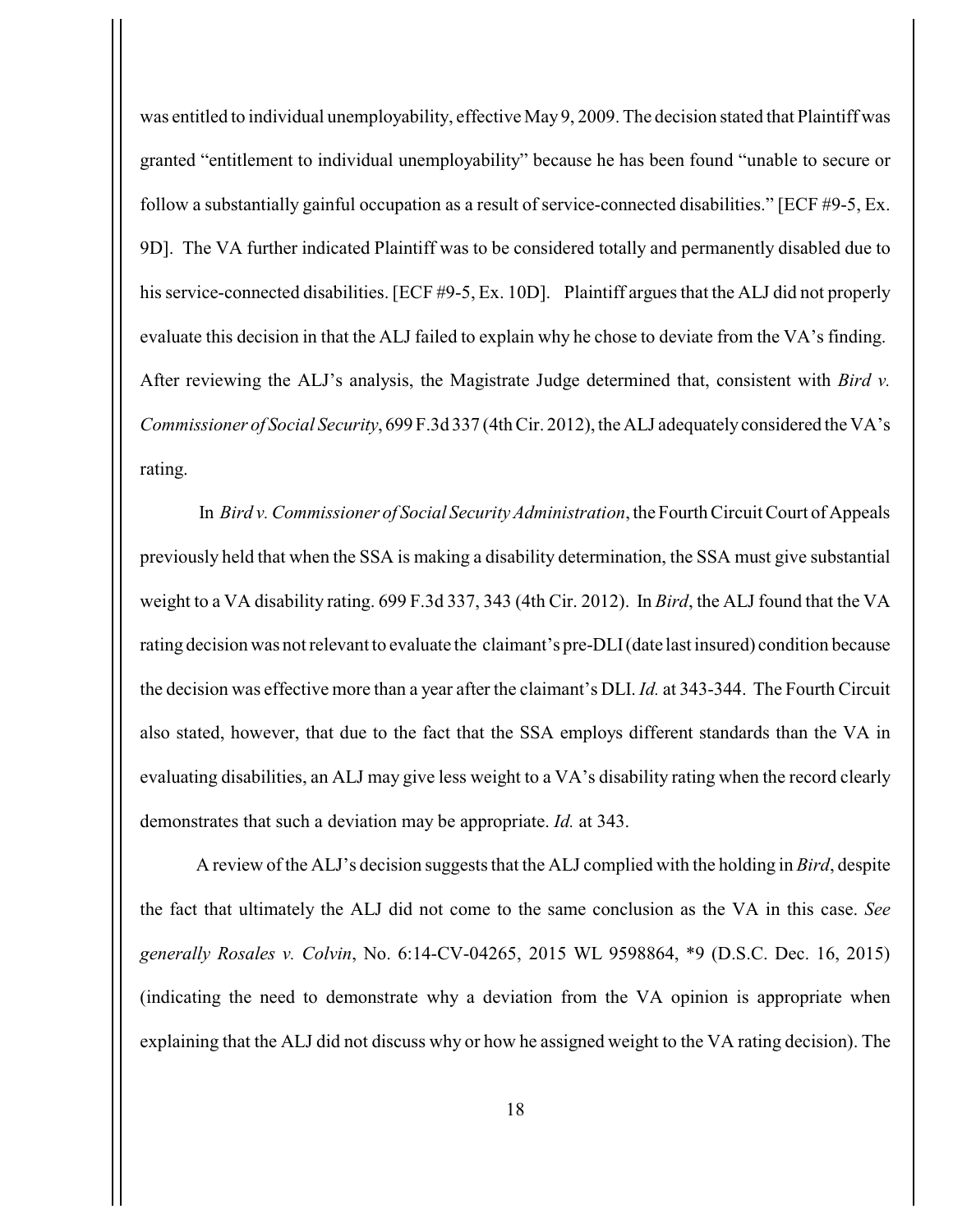ALJ first considered not only the disability rating, but the specific impairments related to each injury. He noted that the VA definition of "disability" relates to the capacity for active military service, as compared to the definition under the Social Security Act. The Magistrate Judge noted that this statement was in error; however, the Magistrate Judge found this error harmless because the ALJ gave additional substantial reasons for deviating from the VA's findings.

This Court agrees with the Magistrate Judge that the ALJ provided several reasons for his decision to deviate from the VA's finding. First, the ALJ explained that the ratings for each specific impairment were less than total limitations of function.<sup>2</sup> The ALJ next considered those ratings, along with the other medical evidence in the record. The ALJ concluded that the objective clinical findings and treatment notes did not support the rating levels given by the VA. Specifically, he noted the rather mild findings in the treatment notes, as well as the specific and detailed findings of the consultative examiners, including Dr. Patel's recent medical report. The ALJ further stated that these examinations do not support the degree of limitation the VA identified, and moreover, that the RFC adequately addresses the limitations described in the VA impairment assessment. Plaintiff argues that the ALJ found Plaintiff to have "moderate mental limitations" but deviated from the VA assessment because of "mild mental status examinations." This Court notes that the ALJ determined Plaintiff did not demonstrate *no more than* moderate difficulties in concentration, persistence, and pace, but otherwise he had mild restrictions in daily living and no episodes of decompensation for extended duration. This Court further finds that the ALJ's explanation for deviating from the VA's findings are detailed and supported by substantial evidence, which he cited to in the record. Upon review of the ALJ's decision

 $2$  The ratings the ALJ is referencing are found in Exhibit 20F, and include a lower leg muscle injury (40%) disability rating), PTSD (30% disability rating), superficial scars (with a 20%, 10% and 0% disability rating), thigh muscle injury (10% disability rating), and a foot condition (10% disability rating).